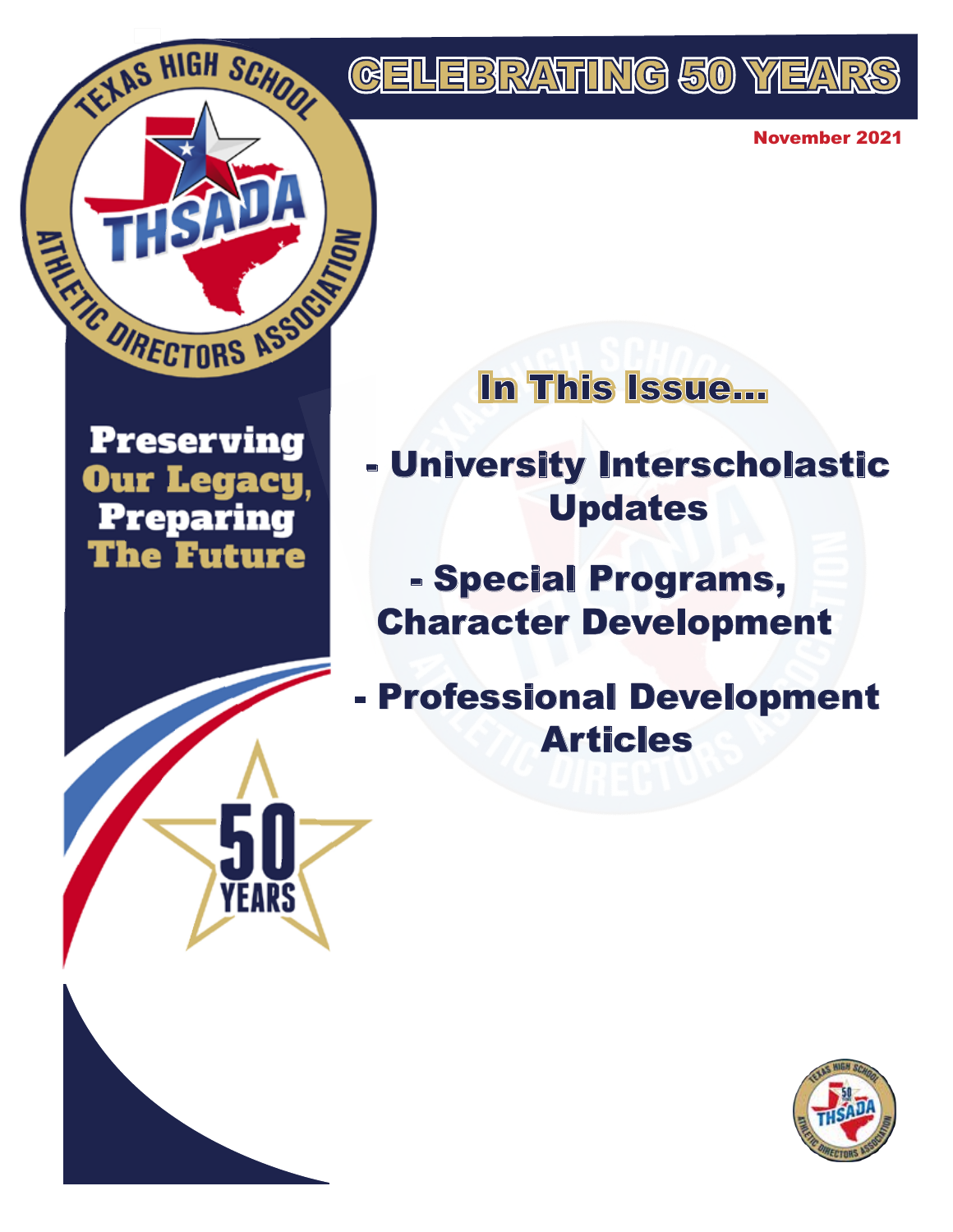# **Executive Director's Report** - Rusty Dowling

 $\mathbf{A}$ s we head into the end of 2021,<br>it has been rewarding to see a return to action regarding all of our Fall sports and UIL activities. Policies and procedures that were in full force during maximum time of the COVID period have been significantly relaxed and the Fall sports of 2021 resemble the seasons that we enjoyed prior to the onset of COVID. While it is great to see all activities essentially up and running, it hasn't been without some drawbacks. One of the items that athletic administrators are facing is a significant coaching shortage. Many ISD's, no matter what their size, have dealt with fielding teams that may not have a full compliment of coaches forcing double duty for those already on staff. COVID related, could be… Coaches finding other opportunities outside of coaching, could be. There have been several times where some football games have been cancelled because of COVID but not to the extent that it was in 2020. As we move forward and look towards 2022, we can all hope that our world that we live in will continue to improve for all student-athletes, coaches and athletic administrators…

At THSADA we have also had some staff adjustments. Both Carolina Arcay and Stuart Raty who initially joined us as interns have carried over for this first semester and continue to work with us up until December when new opportunities await them. All of the original staff members remain and we have hired Ellissa Unger as our new Director of Administrative Services where she will serve in a full-time capacity and take over the Membership program.

THSADA membership has increased significantly over the past year as each Region has done a great job of surpassing their previous years region membership. Total membership of the THSADA is



now around 1,500 and climbing. We continue to have big numbers in our group membership program as well as a good number of private school individual memberships. Membership is a requirement to attend the THSADA State Conference. Benefits of membership with the THSADA can be found at: [https://www.thsada.](https://www.thsada.com/about/membership-benefits/) [com/about/membership-benefits/](https://www.thsada.com/about/membership-benefits/) 

We have eight committee's that serve the THSADA and that involves almost 70 active members that have the ability to serve THSADA. COVID took us out of our regular committee meeting calendar, but we are slowly moving back towards catching up with all of our committee scheduling and meetings. We look forward to the work of all our committees has they continue to serve the different programs and events that we have at THSADA.

As of this newsletter we are looking towards our Board of Directors/ Chairs meeting where we will conduct the business of the Association and look to move forward with several new THSADA initiatives. Several items that the THSADA Board is looking to do is approve addition of several Aspiring Athletic Administrators Academy courses for those

individuals that are looking to move towards a career in athletic administration. This will involve a THSADA faculty that will work to establish what a carrier path towards athletic administration in the State of Texas will look like and what courses and/or field of study are conducive to those individuals looking to athletic administration. The Board will also consider a several new committees to expand the reach of the THSADA to continue to bring in those Dual-Position administrators as well as the small ISD Athletic Director.

As mentioned, the THSADA Board of Directors will meet in League City at the THSADA office on December 1-2. This will be the annual meeting of the Board and Committee Chairs. President David Kuykendall will lead this meeting as he is in his 2nd year as President as we extended all Board members one additional year as we traveled through COVID. THSADA will be introducing a new leadership model at the Board meeting as well as preparing for the election of several new Region Directors.

Finally, THSADA would like to thank all of our sponsors who have stayed the course with THSADA during the difficult COVID period. We continue to appreciate all they do for our members and our Association. We will continue to stress to our members that THSADA sponsors continue to receive first considerations when athletic administrators are looking at creating their budgets and who they will purchase from.

Have a great Spring Semester.

**Look forward to seeing everyone at the 2nd annual Spring Sponsor Showcase, March 1-2 in San Marcos at the Embassy Suites.**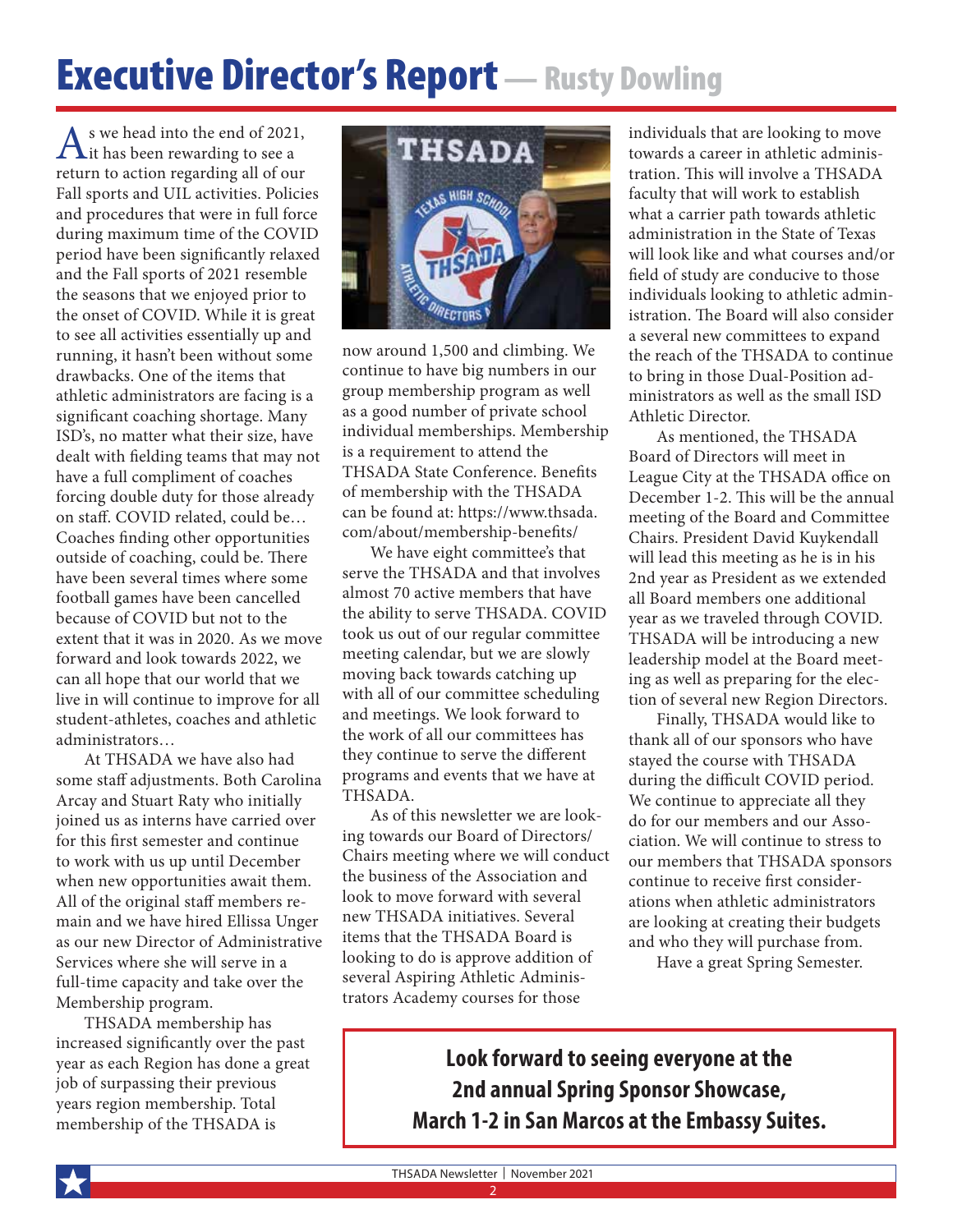## THSADA Assistant Executive Director's Report Bob DeJonge

Over the past several years the<br>THSADA has worked to provide meaningful professional development opportunities for our rapidly growing membership. We seek input from our Board of Directors, THSADA Committees, our 1400 members as well as the UIL and various industry leaders. Born of this effort has come more than 40 high quality annual Regional Meetings and three outstanding yearly conferences. In March we host our Spring Sponsor Showcase, June brings us to our Annual THSADA State Conference and Tradeshow and in the fall, we offer our Annual THSADA Fall Forum! Each of these stand-alone events provide a thoughtful, thoroughly planned professional learning opportunity for our members. Let's take a quick look at the past year!

#### 2021 Spring Sponsor Showcase

While we were able to host a fantastic virtual State Conference in December or 2020, we really wanted to bring everyone back together in the spring for an in-person event. From the outstanding response we received it was evident that both THSADA members and Sponsors were chomping at the bit to finally get to interact with each other again! This hybrid event provided an opportunity to honor our 2020 THSADA Award winners at the Tuesday evening Balfour Awards Ceremony. Day two led off with a panel led by our President David Kuykendall followed by a joint presentation led by Daktronics, Musco Lighting and PBK Sports. The lunch hour featured our 1st ever midday trade show designed to provide a setting where THSADA Sponsors and Attendees could interact in an extended and relaxed setting. The day concluded with a motivational presentation by Kevin Atlas followed by



an outstanding presentation from Dr. Susan Elza and the University Interscholastic League

#### THSADA 50th Anniversary State Conference

Upon completion of the 2021 Spring Sponsor Showcase we moved forward making final plans for our Association's 50th Annual State Conference! This conference was held at the State of the Art, Kalahari Resort in Round Rock Texas. The Kalahari provided outstanding conference and tradeshow facilities, several on campus restaurants and social areas along with a unique family events center and water park for all in attendance. The over 900 Attendees, exhibitors, sponsors, and families all gave the resort and the conference very high marks!!

The event itself was spread over four days and offered nearly two dozen outstanding professional development and TAAC opportunities, the PBK Awards Celebration, THSA-DA planning meetings for Officers, Regional Directors and THSADA Committees, three Tradeshow opportunities, multiple evening social events and the annual Benny Carter / Hellas Construction Golf Tournament. This conference paired with such an outstanding facility provided the perfect backdrop to celebrate our 50th State Conference. If we had to choose a specific highlight, it just must be the moving speech by our 1st THSADA President Coach Joe Bill Fox! His historical perspective on our association was meaningful to all in attendance.

Special Congratulations to all THSADA award winners – especially our Hall of Honor Inductees, Retired Allen ISD Director of Athletics Steve Bubba Williams, Retired Houston ISD Director of Athletics Marmion Dambrino and of course UIL Executive Director Charles Breithaupt. See you all next June at the Kalahari!

#### 2021 Fall Forum

We just wrapped up the 2021 Fall Forum at the San Marcos Embassy Suites. 200 Athletic Directors, event sponsors and special guests attended this exciting event. Tuesday night we began with a presentation on Effective Communication in a Digital Age by Jen Gros from SportsYou. The day concluded with our THSADA Fall Forum Reception sponsored by Home-Town Ticketing, Musco Lighting, Daktronics, Paragon Sports Constructors, Huckabee, DTN, Balfour, HWH and Waterboy!

Day two began with an outstanding panel discussion on Athletic Program Marketing followed by two informative sessions focused on Addressing Security Concerns for Athletic Contests, we also held a lively open forum on Policy and Decision-Making Strategies for Athletic Administrators in regard to current trends. We concluded the two-day event with an outstanding presentation from the UIL led by Dr. Charles Breithaupt, Dr. Jamey Harrison, and Dr. Susan Elza.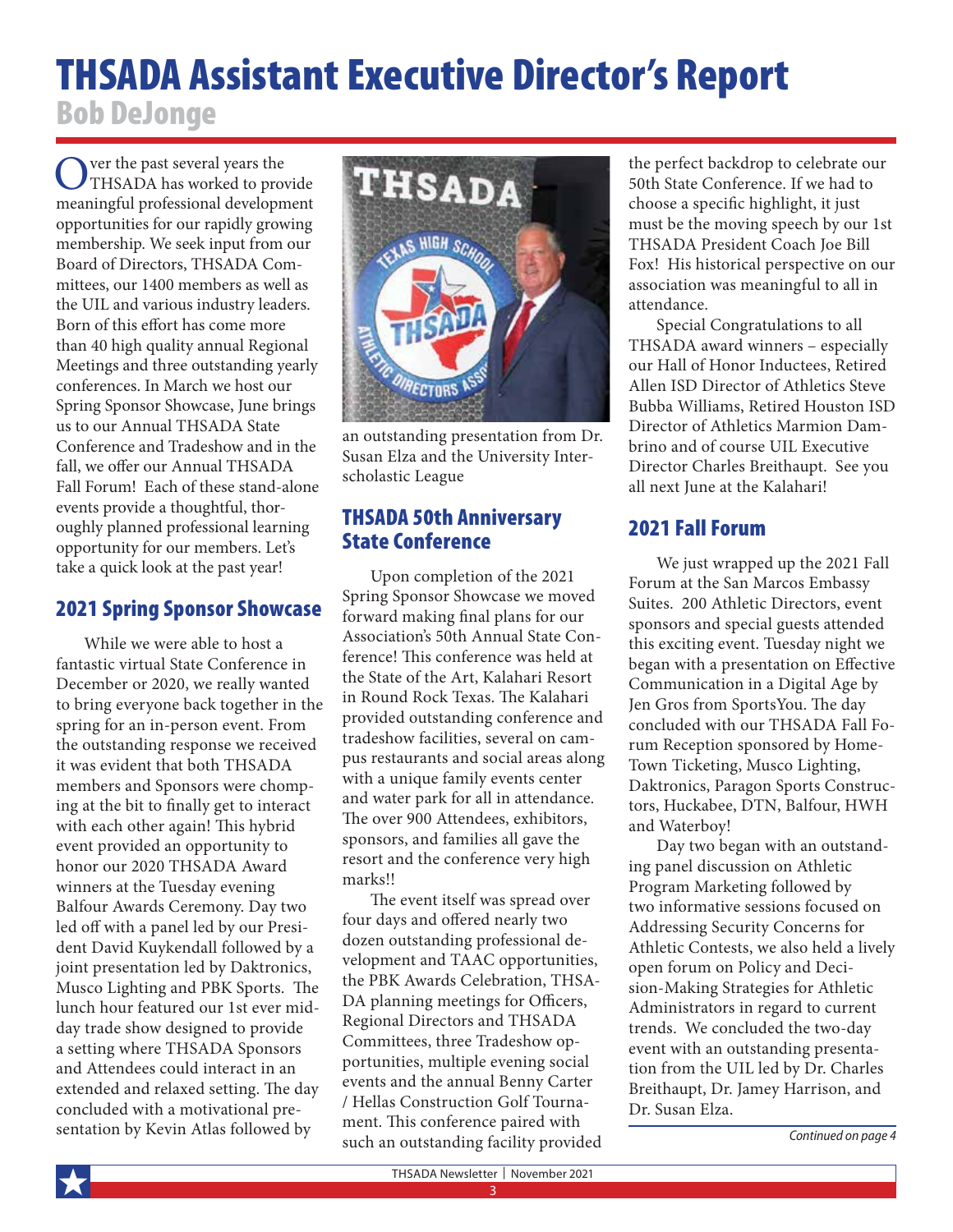# President's Message - David Kuykendall, President-THSADA

**Hello** THSADA members and best<br>wishes to all of you during this fall of 2021 that, fortunately, seems to be trending back toward the normalcy we remember from before the coronavirus pandemic. It was great seeing everyone at the Fall Forum and Legislative Council, and I'm thankful that we all have great stories to tell of how we rose to the challenges of handling the pandemic, topical issues such as social injustice and the Capitol insurrection, and of course the historic winter storm in February. Kudos to everyone for your leadership during an unprecedented 18-month stretch of challenges.

Hopefully, many of those challenges are now in the rear-view mirror and we can look ahead. With that in mind, it's wise to become familiar with the proposals that the UIL Legislative Council passed during its meeting October 18th. Among the proposals is the addition of water polo to high school sports, starting with a pilot program beginning in August 2022, and the addition of a third conference for swimming and diving. Another pilot program will allow boys basketball coaches to coach their own students in an NCAA/NFHS approved June scholastic basketball event hosted by the Texas Association of Basketball Coaches. The Council also passed a

*DeJonge Continued from page 4*

#### Mark your calendars! – our next THSADA event will be the 2022 Spring Sponsor Showcase.

The event will be held at the San Marcos Embassy Suites on March 1-2. We are planning several TAAC / professional development opportunities designed to meet the needs of Athletic Administrators as they navigate through the second half of the school



Reclassification and Realignment Policy to account for home-school participation (using 1.2 as the home-school multiplier).

Approval was also granted for payments to officials to occur within 30 days instead of 45, which had been discussed a month earlier at the Sport Official Committee meeting. That SOC meeting also produced a recommendation that the UIL create a Game Day Training Video, as well as a recommendation to create a long-term plan for pay raises for officials.

I want to thank all our THSADA members for their hard work in their individual districts, as well as their contributions to this organization. The members are what make THSADA great, and their commitment to the organization has helped make it the largest and best state association of its type in the country. THSADA strives

year. The event is unique in that it provides an opportunity for Athletic Administrators and THSADA Sponsors to interact in an exclusive setting both at the day one reception as well as the one of a kind Mid-Day Tradeshow on day two. Programming is still being finalized but I can assure you that you'll find class offerings entertaining, exciting, enjoyable and maybe even a bit edgy…..Make your plans now!!

to serve those members through a leadership model that includes an Executive Director and Assistant Executive Director, departmental leadership, office staff, officers, regional directors and committee chairs.

Many people are involved, obviously, and that makes the regional meetings an important opportunity for administrators to network and share ideas. The regional meetings, whether they are monthly for large regions or quarterly or semiannual for smaller regions, feature agendas with statewide topics tailored to the specific needs of a region as well as timely topics originated from each region. The regional meetings also offer opportunities for state and local sponsorships.

As mentioned, it's the dedication of THSADA members that makes this organization so outstanding. Some of those members who have provided many years of service to coaches and students are now retiring, and while THSADA will miss their leadership, it's also proud to congratulate them on retirement:

Cliff Odenwald, Garland ISD Debbie Fuchs, Clear Creek ISD Maria Kennedy, El Paso ISD Dicky Thompson, Sharyland ISD Paula Gonzalez, McAllen ISD Jaime Escobar, Roma ISD Sandra Howell, Little Elm ISD Steve Williams, Allen ISD Charlie Stevens, Katy ISD Veronica Fair, Corpus Christi ISD Willie Amendola, Spring ISD David Kuykendall, Frisco ISD

THSADA is proud of all its members and will continue to work toward its goal to promote, facilitate and recognize athletic administrators. Your leadership is essential to helping coaches and athletic programs thrive while providing students the joys and benefits of athletic participation.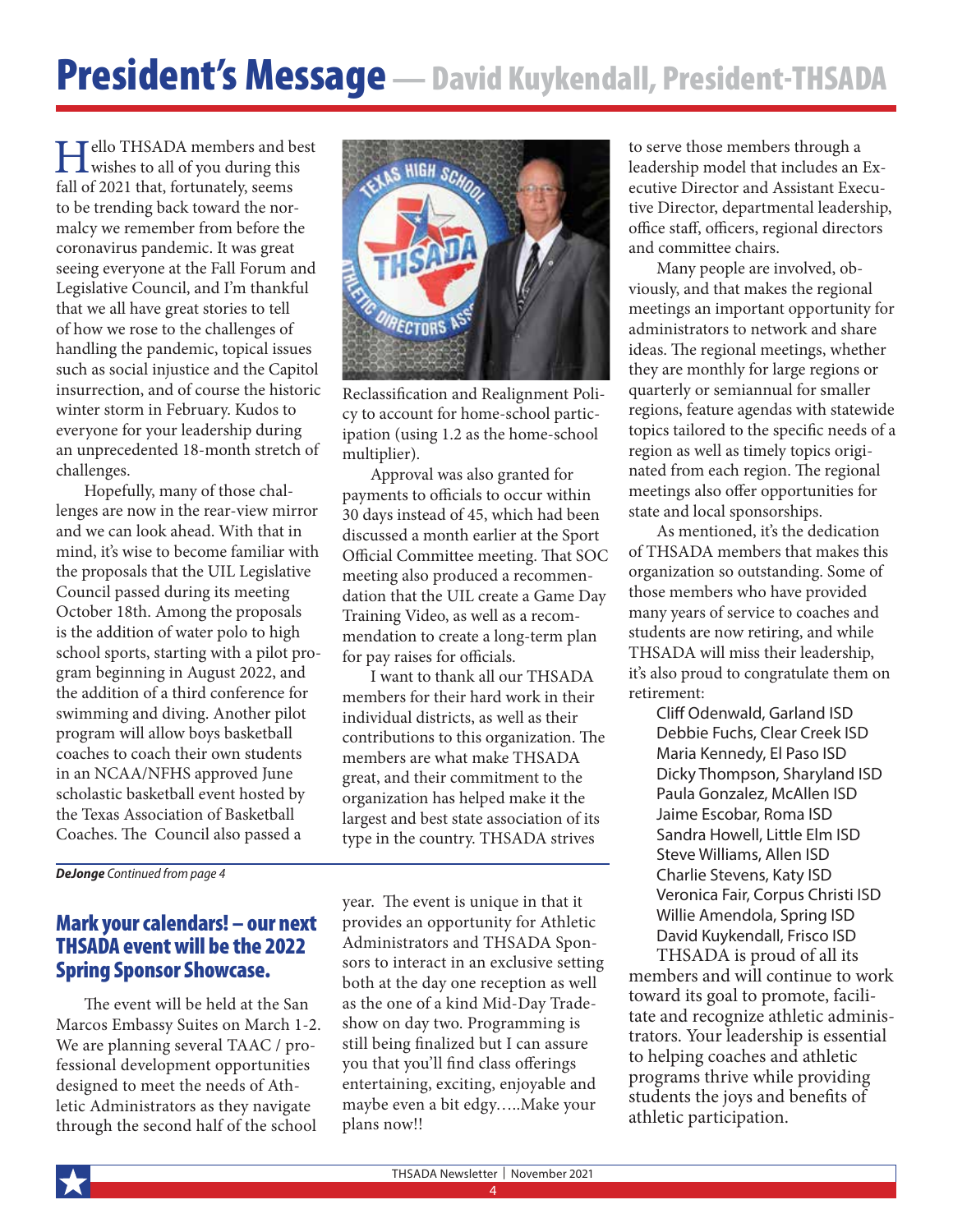#### THE STANDING COMMITTEE ON ATHLETICS Moves that the Legislative Council PASS the following proposals.

**THE STANDING COMMITTEE ON ATHLETICS Passed the Following Proposals**

**A proposal to add Water Polo to the high school athletic plan. PASS Aug 2022**

*Factual and Policy Justifications Water Polo will begin as a pilot program in the 2022-2023 school year. The addition of this language will provide the rule structure to be included in the UIL Constitution and Contest Rules.*

#### **A proposal to add Water Polo to the 7th and 8th grade athletic plan. PASS Aug 2022**

*Factual and Policy Justifications Water Polo will begin as a pilot program in the 2022-2023 school year. The addition of this language will provide the rule structure for 7th and 8th grade to be included in the UIL Constitution and Contest Rules*

**A proposal to establish an officials' fee schedule for Water Polo PASS Aug 2022**

**A proposal to add a third conference for swimming and diving. PASS Aug 2022**

*Factual and Policy Justifications Continued growth in the sport of swimming and diving has caused an increase in the number of schools that participate in conference 5A. This amendment would provide for the addition of a 4A and below swimming and diving conference*.

#### **A proposal to adjust the time period to pay officials. PASS Aug 2022 45 to 30 days**

*Factual and Policy Justifications This proposed amendment from the UIL Sports Officials Committee (SOC) would change the time period to pay officials from 45 days to 30 days*

#### **A proposal to adjust allowable playoff playing dates for softball and baseball. PASS immediate please review notes**

*Factual and Policy Justifications Under current rule, playoff games shall not be scheduled before Wednesday of that week unless by mutual consent. This amendment would prohibit playoff games from being scheduled before Thursday without mutual consent of the two schools. Weather delays and pitch count restrictions can lead to one school having a competitive advantage over the other if a coin flip forces a game to be played prior to Thursday.*

**A proposal for a pilot program to allow basketball coaches to be able to coach their students during the June TABC showcase event. PASS Immediate – please review notes**

*Brief Explanation of Proposed Recommendation This amendment to Section 1209(g), Non School Participation would allow boys' basketball coaches the opportunity to coach their students only during the NCAA/NFHS appoved June Scholastic Basketball event hosted by TABC. B. Factual and Policy Justifications This pilot program will only be for the 2021-2022 school year and will be reevaluated after one year.*

#### THE STANDING COMMITTEE ON ATHLETICS Authorized the Staff to STUDY the Following Proposals.

A proposal regarding strength and condition for in-season athlete. **STUDY**

A proposal to alter the language of softball scrimmages per week. **STUDY**

A proposal to adjust the process of a PAPF if the previous school is a private school. **STUDY**

A proposal to study participation protocol for UIL member schools competing against non UIL schools.

#### **STUDY**

 A proposal to allow 6th grade participation at the 1A level. **STUDY**

### THE STANDING COMMITTEE ON ATHLETICS Denied, Rejected, or Took NO ACTION on the Follow- ing Proposals.

A proposal to adopt adjusted weight classes in accordance to NFHS rule changes. **NO ACTION**

A proposal regarding the softball playoff run rule. **NO ACTION**

A proposal to add track and field ambulatory events. **NO ACTION**

 A proposal regarding education around Paralympic sport participation. **NO ACTION**

#### THE STANDING COMMITTEE ON POLICY Passed the Following Proposals PASS AT FULL COUNCIL

Resolution to amend UIL Reclassification and Realignment Policies and Procedures to account for homeschool student participation in enrollment calculation for schools allowing homeschool students to participate in UIL activities. PASS AT FULL COUNCIL 1.2 is the home school multiplier – **Please read the details in the notes**

*GENERAL ENROLLMENT INFORMATION (A) Enrollment Calculation Formulas (8) HOME-SCHOOL STUDENTS – NONEN-ROLLED STUDENT ADJUSTMENT FOR SCHOOLS OPTING TO ALLOW NONENROLLED STUDENTS TO PARTICIPATE IN UIL ACTIVITIES UNDER THE PROVISIONS OF TEC 33.0832, SHALL CALCULATE EN-ROLLMENT AS FOLLOWS: TOTAL ENROLLMENT = ENROLLMENT AS CALCULATED VIA ABOVE PROCE-DURES X 1.2*

*Continued on page 6*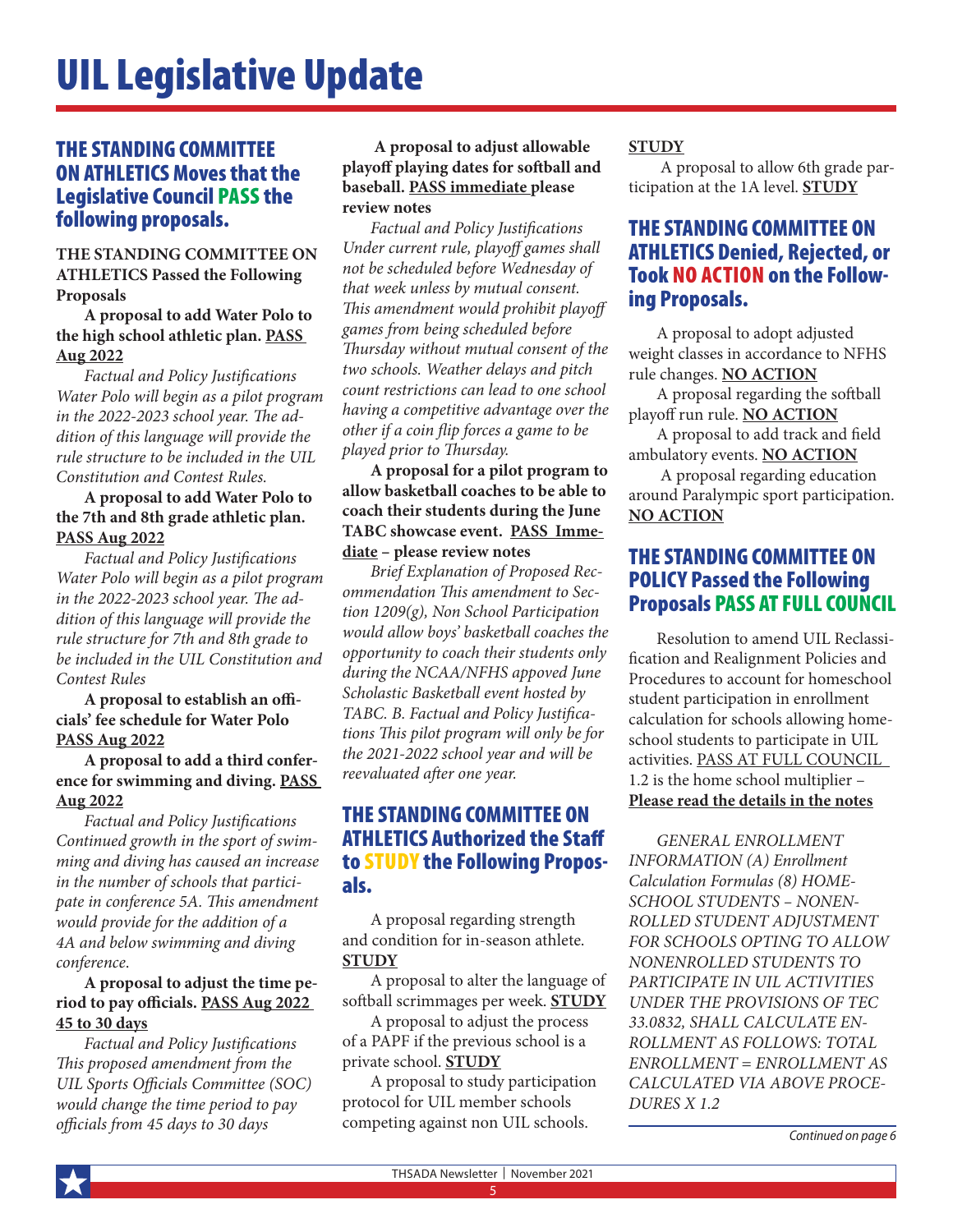## Trust the Process — Stanley Laing, Northside ISD

Like many of you that are<br>parents, there is no greater joy than watching our children embrace something they are passionate about and commit themselves to reaching their potential. For the three pictured here it has been athletics. To compete at any level takes a special kind of understanding that there really is a Process and you have to Trust the Process. If you don't believe in the Process nor Trust it, reaching your potential is never going to happen. Part of Trusting the Process is acknowledging it is going to be difficult at times, it requires fortitude to endure the challenges. This requires not only Trusting the Process, but Trusting ourselves as well.

Courtney had a season ending back injury her freshman year at UTSA. Through a lot of fortitude and endurance, she persevered and finished her college playing career at ACU with a degree and went on to get her doctorate as a chiropractor. She is now a successful business woman and an even better mom that has learned through athletics the value of Trusting the Process.

Noah was in quarantine 98 days last year and due to complications from covid, was never released to

#### *Legislative Council Continued from page 5*

Resolution to allow the UIL Executive Director to conduct reclassification and realignment via pre-existing approved policies in situations where new policies which have been approved by the Council have not been approved by the Commissioner of the Texas Education Agency, as required by law *PASS AT FULL COUNCIL*

#### THE STANDING COMMITTEE ON POLICY Denied, Rejected,





play last season at St. Mary's. Instead, his coach allowed him to be on the bench the remainder of the season as a student coach. They valued his efforts so much, they asked him back to be a graduate assistant and get his Masters. Noah looks at his setback as a blessing because he has learned through athletics, sometimes things are out of our control and do not turn out how we thought they would. But we still must Trust the Process and something great will happen when one door closes and another one is opened.

Ethan less than two years ago in high school was sitting in a wheel chair after blowing his knee out and the doctor telling him he may not ever play again. Through a lot of fortitude and endurance, he persevered through the Process and is now in his freshman year at UTSA. He is in a program now that explicitly values Trusting the Process. Being a typical freshman

#### or Took NO ACTION on the Following Proposals.

A proposal to limit the number of band members allowed to perform at athletic events. NO ACTION

A proposal to add competitive bass fishing as a UIL sanctioned activity. NO ACTION

A proposal regarding UIL Reclassification and Realignment Policies and Procedure NO ACTION.





persistence, and perseverance in regards to finding his role on the team. He is being reminded that before coaches can Trust him, he needs to Trust himself through the Process to get good

enough to contribute.

For you and I in our roles as leaders, we have to embrace a Process and Trust what we embrace. For me, Process is the Culture and the Culture thrives on the Process. Both require Passion and Purpose. It is when these two things come together, great things are going to happen, if… That big "if" is Trust. The best way to build Trust is for us to do what we say we are going to do, be intentional, and keep being intentional through the Process. Only then are Trusting relationships built. The heart and soul of everything mentioned evolves around those relationships, especially during those challenging times. Because of Trust, we know deep down, "Everything is going to be Okay…" (Mrs. Stein).

We aspire to go Beyond the Game in Northside Athletics, this is our culture. The Process evolves around making Hope and Love Relevant. There is no better way to build Trust than to be intentional when it comes to Hope and Love. I will argue there is no better Purpose to be Passionate about! I will also argue there is no better platform to learn how to Trust the Process than Athletics. I have seen others do amazing things in their lives as a result of learning how to Trust the Process. I'm still a work in the Process…

I have to also make a strong case for Trusting the Process in education. I lived it as a campus principal/coach, there is no better Process than a Professional Learning Community. I think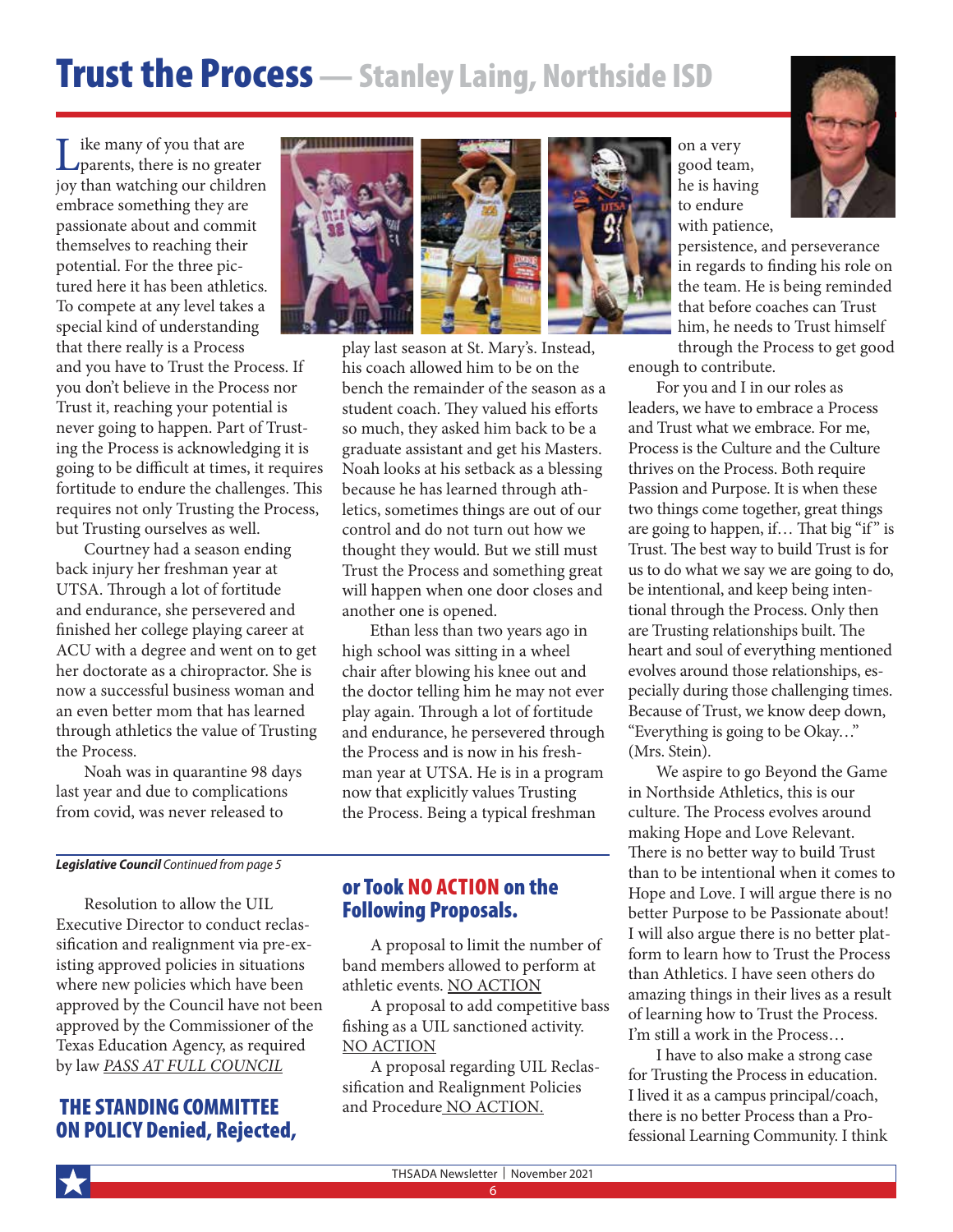where some miss the boat on PLCs is that they miss it truly is a Process (culture). Part of that Process requires challenges and growing pains and many give up too easily because they do not Trust the Process. Just like I mentioned in athletics, PLCs require fortitude and endurance. I am also of the opinion great teacher/coaches make what they teach/coach relevant. Relevant to Hope, Relevant to Love. There is no better Passion and Purpose than these.



Trust the process… As I shared, we have to embrace a Process and Trust what we embrace. Process is the Culture and the Culture thrives on the Process. So, what is the Process you and I Trust? This is a very important question if we are truly passionate about our purpose in making a difference in the lives we are responsible to. I see too often, leaders not knowing what they really stand for or they may make a stand as a leader, but feel it does not apply to them personally, or vice versa. This is extremely important for you and I to really think about, what is Your Truth you will live by and is it aligned both personally and professionally?

Even on the back nine of my career, I'm still a work in progress. But I want to share with you, "I wish I knew then, what I know now...". In my humble opinion we are not going to have the impact, as Coach Grant Teaff is passionate about, as educators and coaches in turning this country around, if our personal and professional values are not aligned. The following is what I have found to be my four Truths:

**Action reflects Faith.** Faith is more than just believing, it's the process of doing. Living what is believed to be the Truth through self-control and effort.

**Attitude reflects Hope.** Hope is

not wishful thinking, it's an expectation with gratitude and perseverance. Knowing adversity builds endurance; Endurance builds character; Character creates Hope.

**How we treat Others reflects Love.** Love holds us accountable to making good things happen for Others with dignity and kindness. Living in a way that exhibits selfless Love, Love for others, and Love for self.

**Trust the Faith in Your Truth. Trust the Hope in Your Truth. Trust the Love in Your Truth.** Trust is simply living each day the way you say you are going to live it. When you fail, and you will, just do the next right thing.

The picture above shows how Faith, Hope, and Love are connected with Trust being the foundation. Remember this as a servant leader to others: Faith is what gets you started on Your Truth journey. Hope is what keeps you going through the difficult "seasons". Love brings you to the end by seeing the fruits of your labor in the differences you have made in the lives You are responsible to.

Find those you Trust "On the Way", that will help You live Your Truth. We are all called to be role

models to one another and this means holding one another accountable. Surround yourself with those that will make you better this way. Sometimes we have to seek those role models and the examples they have lived, if we are truly passionate about our purpose.

Below are two word clouds filled with what over 600 coaches consider Our Truth in Northside. Every coach's values are valued. Collectively these values are connected to our Beyond the Game culture. The larger the words, the more prevalent they were in the responses. Both clouds have the same words, but for illustration purpose, one illustrates making Hope Relevant and the other making Love Relevant. Yes, even in the spirit of competition and in the classroom, both can be Relevant. Whatever Your Truth is, live it both personally and professionally by being All In! Let's live with On the Way Hope together, embrace the power we have in the present, and as Coach Grant Teaff believes, we will turn this country's moral compass around!

> We Are Love We Are Hope

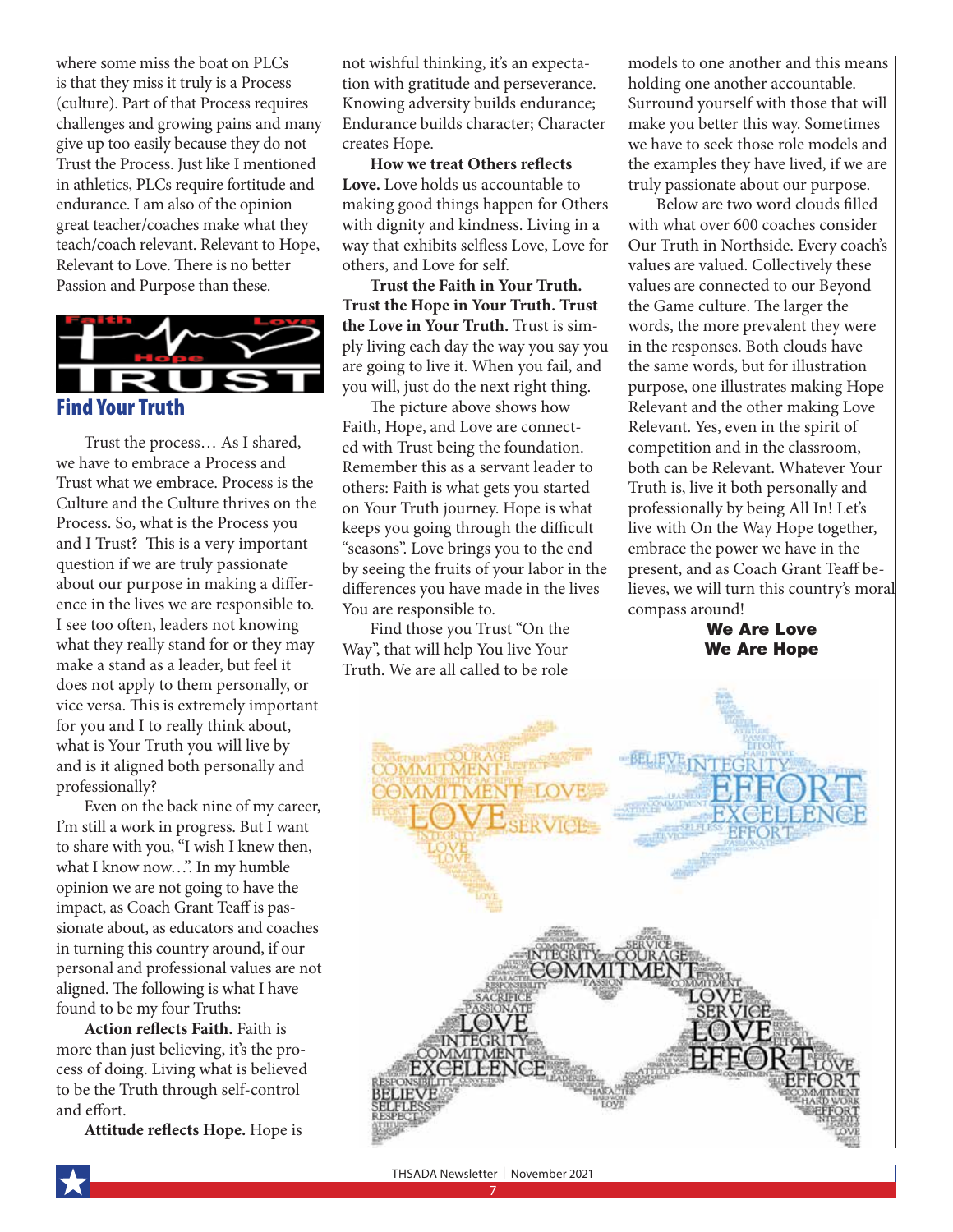## Coaching Academy — Sandra Flinn, Coordinator for Athletic Advancement, Aquatics, & Wellness, Harlingen CISD

**"A** coach will mpact more people in one year than the average person will in an entire lifetime". We have all no doubt heard this over and over, the impactful statement by the great Billy Graham. In HCISD, our belief is we are *Transforming Lives* through athletics.

One of the greatest things an athletics administrator can do is give 100% effort into the development of its coaches. The trickle-down effect of not properly equipping your staff in effective and appropriate best practices aside the X's and O's, can make or break a program. These skill sets can affect the professional careers of many coaches and have a positive or negative impact on the lives of the youth they work with every day.

With these things in mind, Harlingen CISD Department of Athletics with the support of the Texas A&M University Thornton-McFerrin Coaching Academy, created a professional development framework to address these needs. The HCISD Coaching Academy serves to support the mission of HCISD by developing leaders within our district by supporting the ideas of Experience HCISD as defined in our leadership definition by having a *Heart for People* and *Commitment to Excellence*.

During the fall of 2021, we solicited applications from our coaching staff to fill 15 spots in our inaugural coaching academy. The cadres consist of 5 – Middle School Coaches, 5- 0-3 Year Coaches, 5- Current Head Coaches. The academy is composed of 3 competencies: Effi-



cient Administration and Organization, Developing the Coach, and Ensuring Program Integrity. Each cadre, or group, is assigned to 1 of 3 of our district athletics administrators. We will meet with the coaches 7 times over the course of the school year, during the school day. The

coaches will complete "competency rotations" within our department administrators. We have included a book study of John Maxwells: *The 21 Irrefutable Laws of Leadership*, which is conducted in open forum during lunch. Our coaches will also have the opportunity to complete the Enneagram Institute, *Discovering 9 types of Leadership: Mastering the Art of people in the 21st Century Workplace*. Our Academy will conclude with a feedback loop for evaluation as well as a BOY coaches in-service topic presented by the group.

Endeavors such as these by a department of athletics took time, effort, and collaboration. We needed the support of senior administration, funding, and most of all, principal support for days the coaches would be off campus. Progress comes at the level of trust. We are thankful we have been given the opportunity to help shape our coaches in ways that many may not "see" but will definitely "feel" when their programs run a bit smoother off the field of play. Most importantly, our kids will feel it. Each district can create their own framework as each has unique needs, goals, and culture. A local professional development program, along with the THSCA R.O.C.K. Program,

can only help our profession remain stable and flourish.

#### THSADA Committee Chairs

Membership *Scott Moehlig-Alief ISD*

Awards *Russ Reeves-Rockwall ISD*

Policy *Vince Sebo-Tomball ISD*

Publications *Andrea Fluhman-Amarillo ISD*

**Athletics** *Andre Walker-Houston ISD*

**Officials** *Mike Bass-Alvin ISD*

TAAC Committee *Johanna Denson-THSADA*

NIAAA *Brenda Marshall-Corpus Christi ISD*

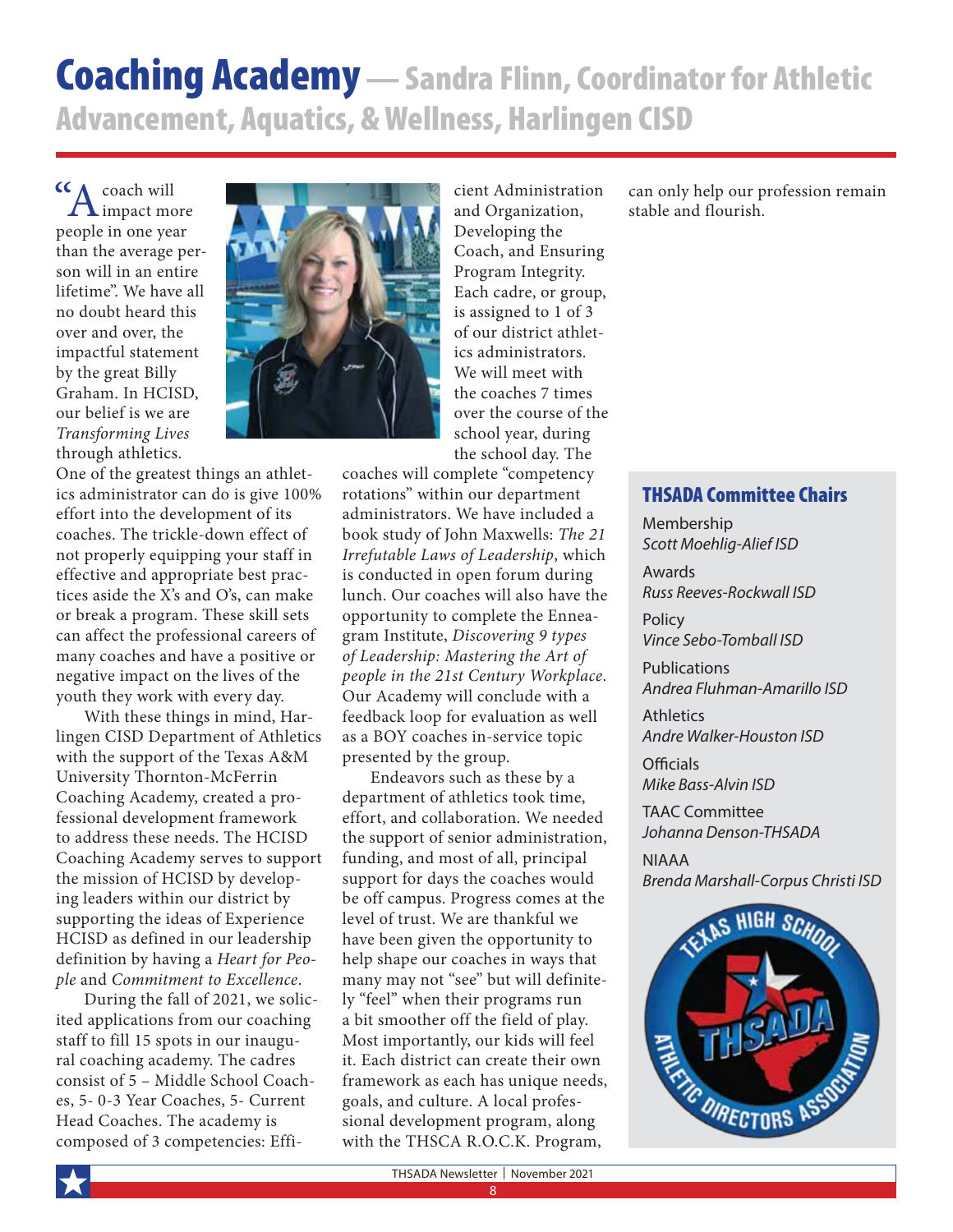## The "Why" of Hometown Coaches Deena Bosier, Pflugerville ISD

When I requested to write this article it was to highlight our hometown coaches. I personally was interested in finding out about coaches who went back to the district they graduated from and their inspiration over the years. First and foremost, to have 102 coaches take out the time to respond and give their story has been impactful. Their "why'' is relevant to our

field. It allowed me to compare data and realize this could be more than about being a hometown coach. I have focused on intentionality, influence, and experience.

First, as athletic directors we are daily intentional, ensuring we are taking in consideration all aspects of managing our department, district and community. Intentionality is needed with every aspect of building a successful program. I asked **hometown coaches**, when did they become **intentional** about playing sports...can you guess when most felt they became intentional? The outcome may surprise you, 20 responded elementary, 37 middle school, 40 said high school and



Count of 3. Who was the biggest influencer on your love for sports?



the remainder were unsure. When you

actually look at the chart you actually can see how middle school and high school become the bridge of a competitive focus for an athlete.

Secondly, being a hometown coach, I was wondering when they started playing sports. The majority of the answers landed at elementary with 88%, then 9% said middle school and 2% said high school. When you think about those percentages you realize who got them into sports. We know and realize players start in little league, pop warner and community programs. This took me to the next big question: who was their **biggest influence**? Parents are extremely influential in the athletes life; out of 102 coaches there were 54 in the group influenced

by a parent, 37 were influenced by coaches and 11 were through someone else. Look at the graph to give you a visual of the data received from our hometown coaches. The feedback from coaches, historically and now, points to us having to catch parents and athletes early. Therefore, as athletic directors more and more we are going to be responsible for getting coaches to build those relationships. Our department has to be responsible for teaching both the expectation of being a spectator and an athlete. This is important because sometimes we don't realize **the influencer** behind the passion, which may be the "why," for the love of the game. And if you listened to the Athletic Insider on October 19, 2021

*Continued on page12*

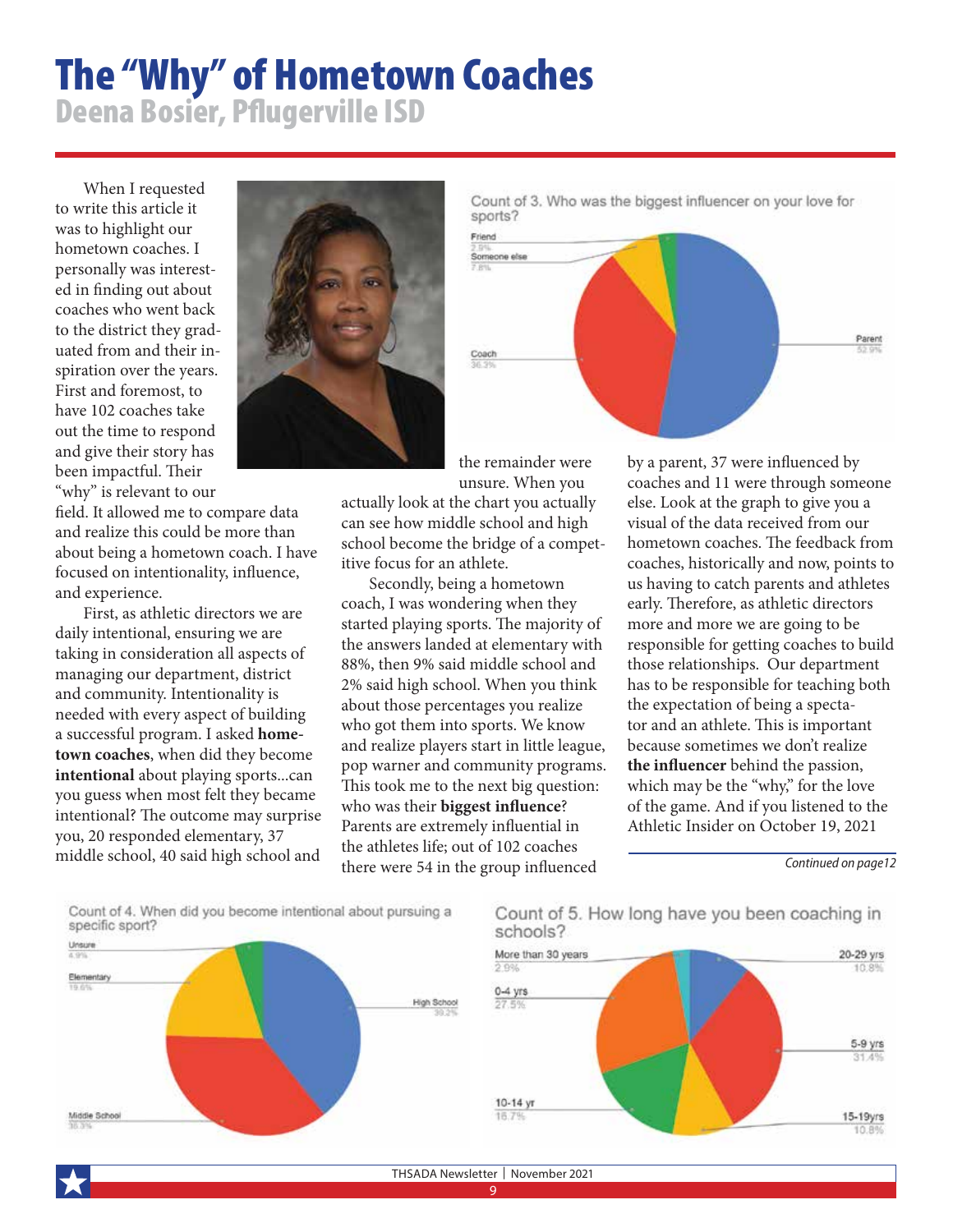## Middle School Coaches Summit: Houston ISD Athletics recognizes Coaches' needs and provides the necessary support.

*By: Dena Scott, CMAA, Director of Athletics, Fort Bend ISD André Walker, CMAA, Director of Athletics, HISD Leslie Harris, CMAA, Athletics Program Manager, HISD*

It is no secret that<br>the future of high the future of high school athletics lies with the positive exposure and experiences student athlete receive at the middle school level. Across the state, there is a shortage of teachers and coaches, but as we look to reverse this trend, we must also create growth opportunities for our coach-



Dena Scott

es to help retention but also improve our main goal which is maximizing athletic participation at all levels of public education.

Houston ISD Athletic Director, Andre Walker, and his staff have recognized this need to grow coaches and they are providing the support and direction in the form of an annual Middle School Coaches Summit open to not only HISD coaches, but all middle school coaches in and around the Houston area. Below is the concept put into action.

Often, middle school coaches are new to teaching and the coaching profession. Many of them are asked to coach without truly understanding the demand of what it takes to be a teacher first, and a coach second.

Middle school coaches are asked to motivate and develop their athletes to excel and compete at a high level, monitor their academic eligibility, assist them in reaching their full potential, and instill discipline while creating a fun and safe environment

for this process. In addition, middle school coaches must monitor and mentor, evaluate, and instruct, and listen and relate to all student athletes in which they interact. Whether they are improving athlete's athletic performance, developing time management skills, or teaching life skills, it is the middle school

coach who provides student athletes with the foundation of the necessary and important tools they will need to succeed at the high school level and beyond. It is important that all middle school coaches are provided with the tools and support that they will need regardless of experience to promote a safe and positive learning environment for student athletes. This includes pre-season planning and specific planning for each 1.5-2-hour practice sessions to develop the student ath-

letes' technical abilities.

dors by respecting opponents, coaching staffs, and their communities. Houston ISD Athletics started the

Middle School Summit in 2019 to help middle school coaches grow. The goal was to retain coaches by supporting current coaches, especially the new to the profession coaches. This summit was designed to reach areas that could have a direct impact on their pathway to success. The summit is open to all districts in the region at no cost. Topics discussed at previous the summits have been:

#### The Do's and Don'ts of Middle

#### School Coaching Preparation (Practice Plans,

- Paperwork, Communication, etc.)
- Training your Athletes for the Next Level (include nutrition) Positive Relationships with Officials Building a Complete Middle School Program

#### The Importance of Middle School Coaches

HISD looks forward to hosting The Middle School Coaches Summit for years to come, as well as looks for ways to continue providing meaningful professional development for teachers in the coaching profession.

THSADA Newsletter | November 2021

10

Although winning is important to all that participates in athletics, middle school coaches must set a solid foundation by acting in a positive manner and by exhibiting professionalism, sportsmanship, and leadership on and off the field. They must expose their athletes to positive role models, college and career opportunities, and tools for success. Not only should middle school coaches be expected to exhibit these traits, but student athletes must also be expected to be positive role models and ambassa-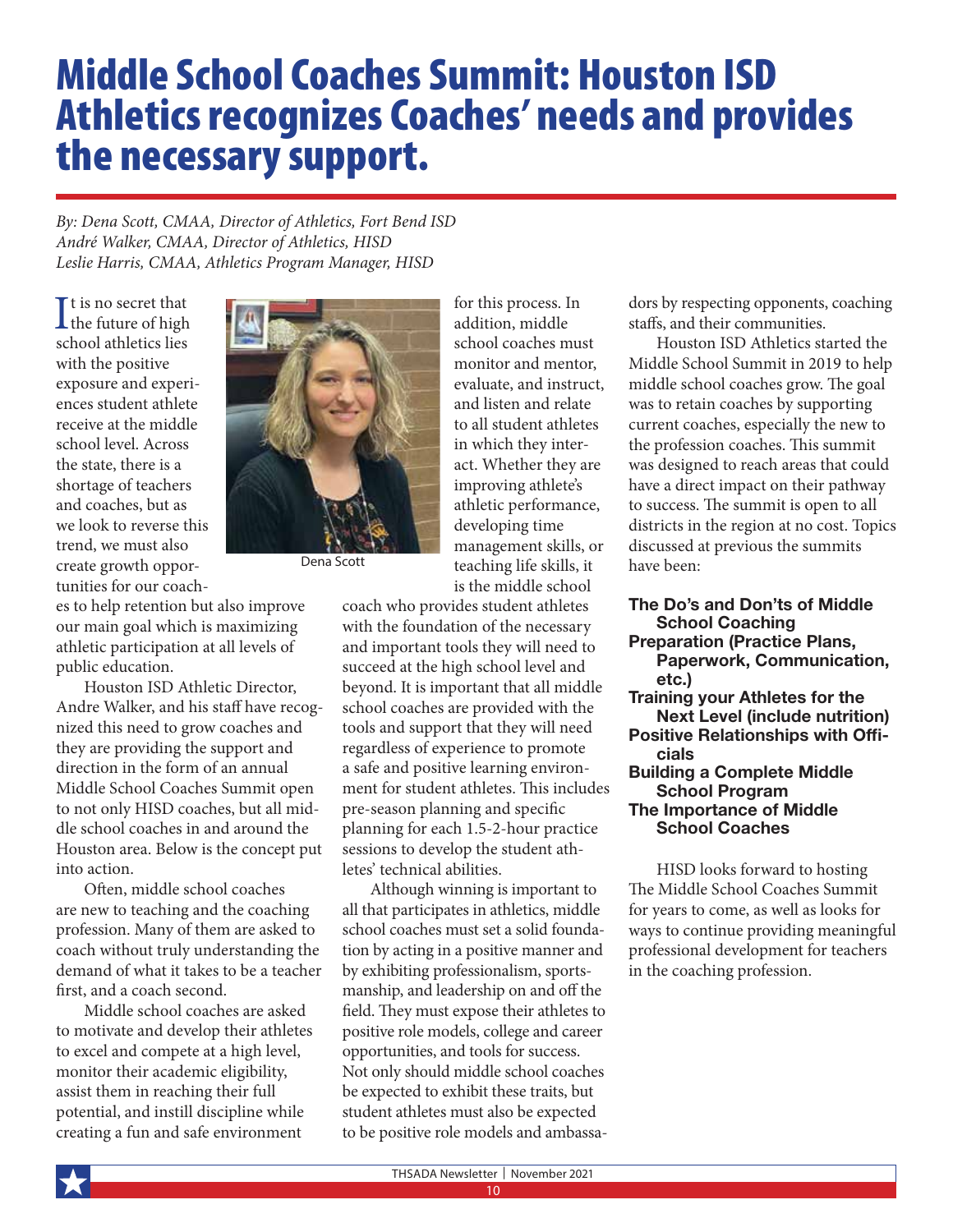# Leading During a Crisis - Mark Miranda, Executive Chief of

District Operations, Spring ISD



THSADA Newsletter | November 2021 11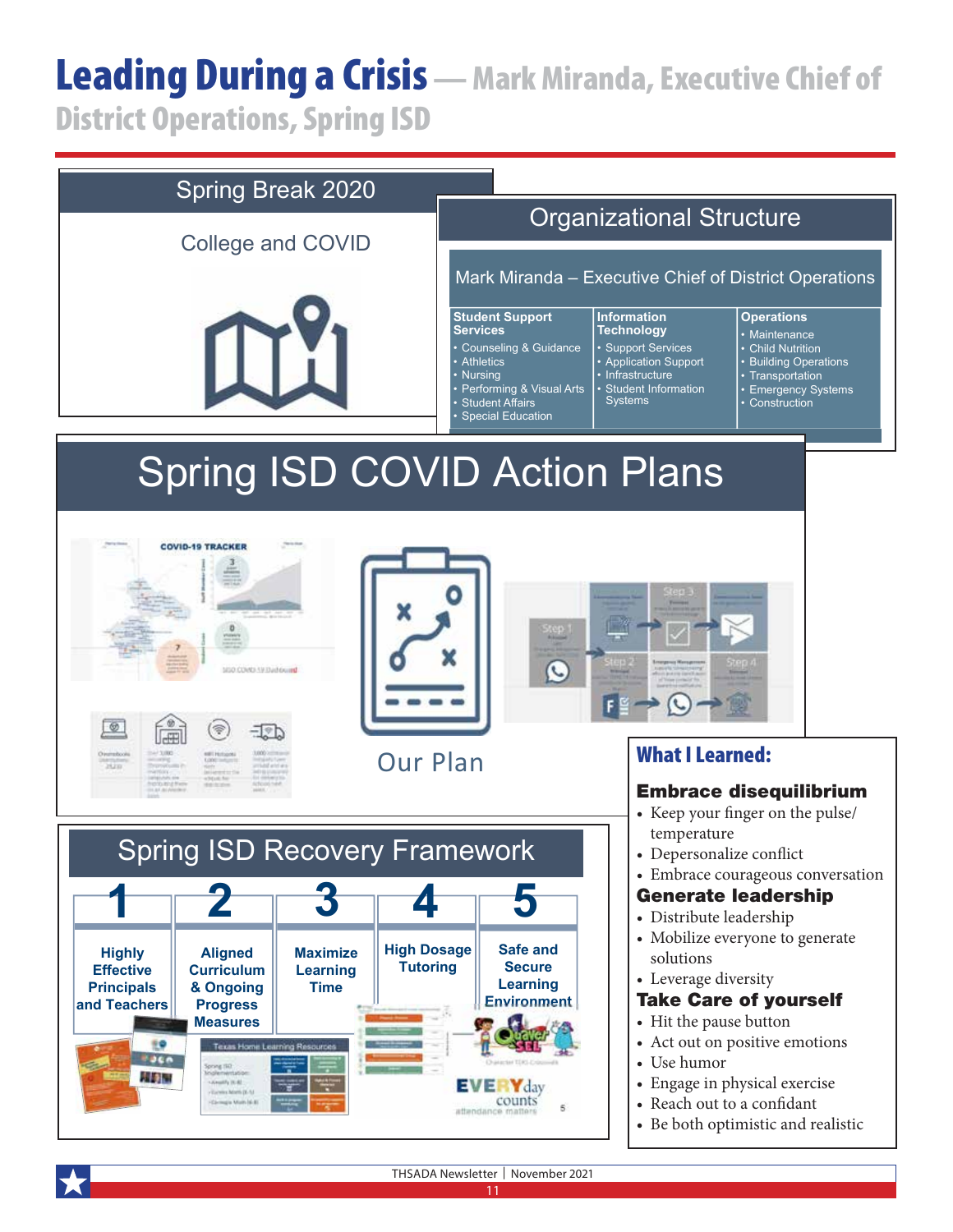## Cameras, Connections and Capturing: The New **Wave in Sports Video** — Scott Campbell, Frenship ISD

Fifteen years ago HUDL was created and introduced to high schools across the nation. The world of recording various sports was changed forever. Students athletes and coaches alike are benefitting from both practice film and game film. Film study has extended from the coaches film room, to the classroom, to the bus or wherever an internet connection will take you. Players have benefited from the clear HD quality video, to the playtools in studying playbooks as well as through the highlight package a player can create to help promote the individual and team. A complete "suite of products" is now available to empower sports teams.

HUDL's latest tool the HUDL Focus is now changing the way we livestream and capture events. Introduced in 2019, HUDL brought video recording to a fixed location in the gym. Vol-



leyball and Basketball teams were the first to benefit from these features. The automatically adjusting and player tracking system allowed teams to capture practices and games remotely all while keep the same high quality. Closely tied to the release of

HUDL Focus was the hot topic discussion of Live Streaming of UIL Athletic Events for all sports. We are taking the responsibility of the live capturing out of the hands of a student manager or coach and allowing them to benefit the team in a different role. This video is able to be captured remotely from a fixed location. The benefits of these cameras have extended to the football field, soccer field and beyond.

The automated camera and live capture abilities have now extended to other sports including football. In July of 2021 the UIL voted to allow live streaming of all UIL Football Games. A live streaming production was once an afterthought that small schools with limited resources could only dream of. Now with advancements in media technology and the green light from the UIL, high school sports are delivered into more homes than ever before.

Additional uses of the HUDL Focus cameras include the live capture of various school events such as graduation, band performances, school assemblies and pep rallies. Athletic Departments continue to look for ways to better the experience for the student athlete, the school district and community. Platforms such as this and the expansion of live streaming is just one of many tools that places UIL Athletics at the forefront of the high school experience.

#### *Hometown Coaches Continued from page 9*

it was mentioned that many new refs stop officiating after only 3 years due to treatment at games. Most of these officials are officiating middle school games. We have to explain to parents and athletes the expectation and about sportsmanship.

Finally, if we can continue to mentor and give upcoming coaches the right positive guidance for upward mobility our future looks bright. In this group there are 75% of coaches between 0-14 years and 3% of the group has more than 30 years of experience in the coaching educational field. This gave a range of answers, but I decided to highlight the 3% as their experience is advantageous. **Janice Williamson**, who has been a part of athletics for over 30 years and is now the current AD in Bryan ISD, was a former Texas

A&M Softball player and a bowler, she shared this insight, "Title IX provided me an opportunity to play sports. Young ladies need to understand a little of the history and struggle for girls to be able to play sports. I would have loved to play middle school sports." **Keith Kosh**, the current head golf coach at Weiss HS in Pflugerville ISD stated, "I graduated from Pflugerville High School and I went to school in Pflugerville all 12 years, Plfugerville was a great place to grow up, it was a small town and we had the opportunity to play any sport we wanted, however as a coach the challenges of coaching are the size of the district and how much it has changed since I was growing up. My favorite memory was the regional finals when I was an assistant coach at Hendrickson in 2017.

**B.J. Gotte** from Katy ISD, Paetow High School, Athletic Coordinator/ Head Football Coach gives this advice, "Surround yourself with professionals you believe in and maximize every opportunity to serve your school, your athletes, your staff, and the community you are currently in and understand the importance of coaching "beyond the game".

 I'm hoping this story either gave you some aha's, or if not maybe it reminded you of your hometown and your love for the game. As athletic directors we are in the trenches with our coaches, parents, players and community and it is awesome when we can hire our former athletes back as coaches to hopefully carry the torch.